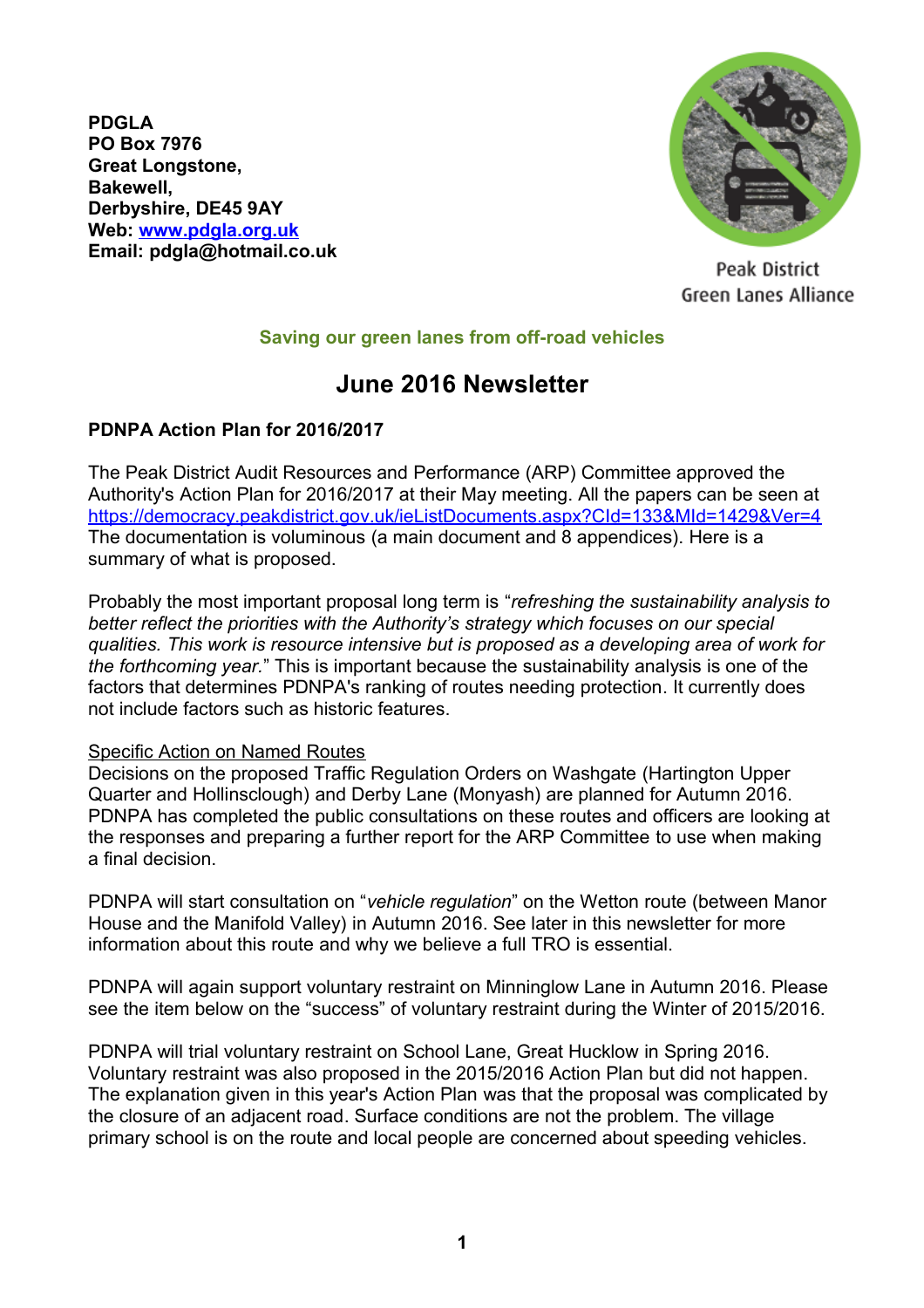Illegal use



*Bradley Lane, Pilsley. Although now a bridleway, logging is detecting a high level of illegal use. Photo: January 2015*

Logging vehicle use on routes subject to illegal use is one of the activities the PDNPA Rights of Way team undertake. (They also have a programme for logging on Priority Routes which are BOATs and other Priority Routes with possible vehicle rights.) If you want to see the logging results for a particular Priority Route, they will be in the route summary on the Authority's Priority Routes web page.)

Of the four routes with PDNPA Traffic Regulation Orders, Leys Lane is still experiencing significant illegal motor vehicle use. (Information on the condition & illegal use of all routes with PDNPA TROs is in Appendix 1 of the Action Plan)

Black Harry Lane (Longstone Edge) and Bradley

Lane (Pilsley) (both previously on the Priority List and now bridleways with no vehicle rights) still have significant levels of illegal vehicle use as does Sheen Footpath 41. (See Action Plan Appendix 4 for further details about illegal use)

Other matters



*Hurst Clough Lane, Bamford. April 2016*

Bamford residents again spoke at the meeting about their desire for a Traffic Regulation Order restricting access to the lane for recreational motor vehicle users and their frustrations with Derbyshire County Council delaying promised repairs to this route yet again.

We believe that it is important for communities and people who are concerned about the effects of off-roading on their local lanes to make PDNPA and DCC members aware of their worries and what they would like to see happen.

## **Results of voluntary restraint during the Winter of 2015/2016**

No criteria for success were specified at the start of the voluntary restraint on Minninglow Lane and Wetton. Such criteria are essential for evaluating the success of any voluntary restraint. This omission is perpetuated in the current Action Plan. Instead PDNPA say that they will carry out logging and photograph the condition of the route. Although logging is useful, we do not think, in most cases, a simple reduction of numbers of recreational vehicle motor users on the route, should be the sole criterion for judging the success of Voluntary Restraint. It should be linked to other criteria such as:-

- an improvement in the condition of the route at the end of the voluntary restraint or
- no deterioration in the condition of the route at the end of the voluntary restraint or
- an increase in use of the route by non vehicle users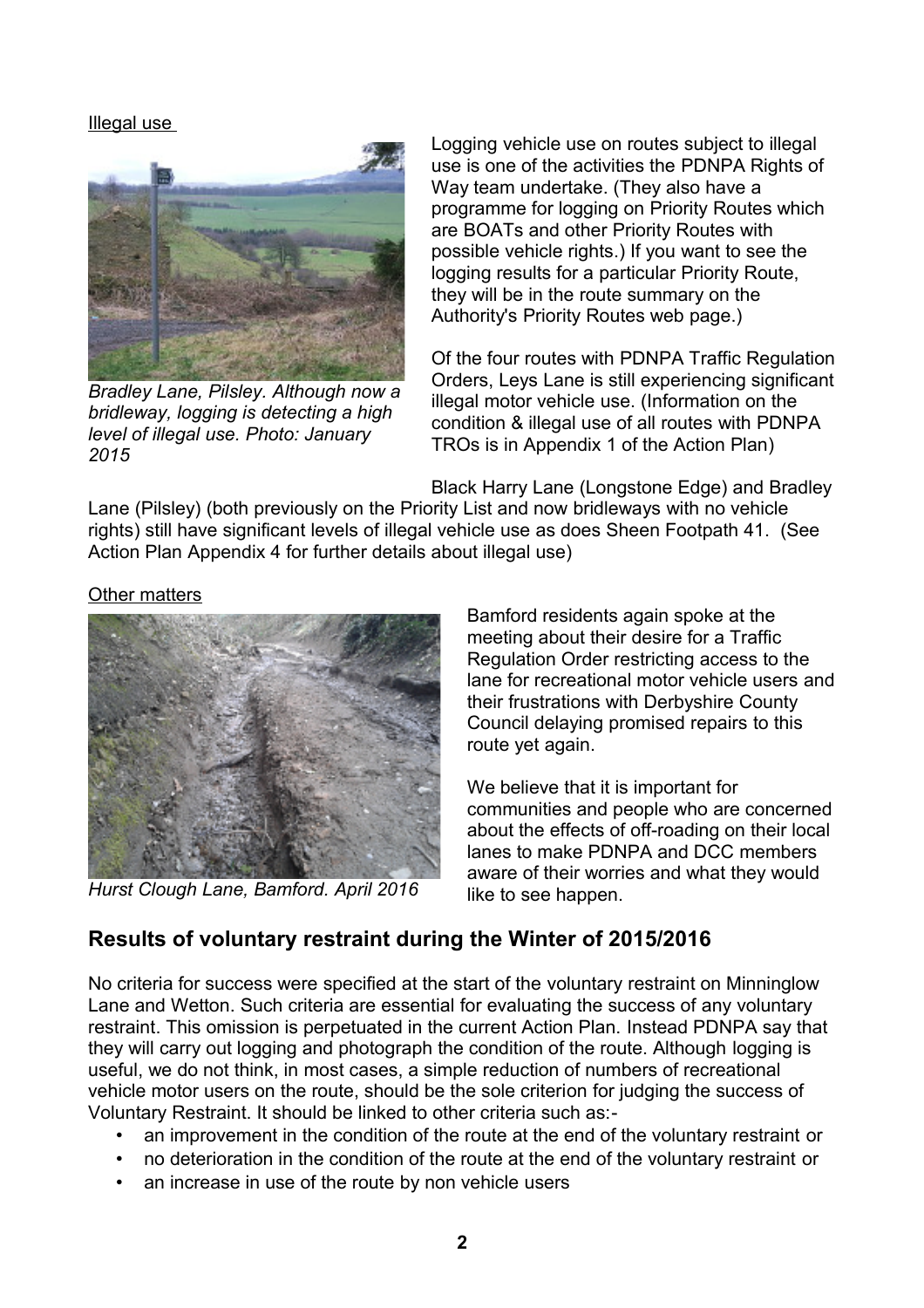### **Motorcycle usage of Minninglow Lane up 22% in first 63 days of voluntary restraint**

Recreational motor vehicle users unilaterally instigated voluntary restraint on Minningow Lane/Gallowlow Lane, Ballidon from 19 December 2015 until 30 April 2016.

PDNPA had a vehicle logger on the route for most of this period, but only for a more limited period during the previous winter (2014/15). The logger results for the 2015/16 winter and for periods in previous years are in their route summary (which can be seen at http://www.peakdistrict.gov.uk/ data/assets/pdf file/0011/760943/RS1605-Minninglow-[Gallowlow-Lanes.pdf](http://www.peakdistrict.gov.uk/__data/assets/pdf_file/0011/760943/RS1605-Minninglow-Gallowlow-Lanes.pdf) ). We have placed relevant supporting information in an appendix to this newsletter.

We believe it reasonable to compare logging data for the period from 12 December 2014 to 18 February 2015 (the only data available for the 2014/2015 winter) with logger data for the first 63 days of voluntary restraint (19 December 2015 to 19 February 2016). These are similar winter time periods with the same number of Bank Holidays. [data is available in the Appendix]

77 motorcycles used the route in the earlier period. 94 motorcycles used the route in the later period (which was also 6 days shorter.) **This means that the number of motorcycles using the route during the first 63 days of the voluntary restraint increased by at least 22%.** 

45 large vehicles (and it is not clear whether this figure includes farm vehicles or not) used the route in the earlier period and 44 large vehicles used the route in the later period. This decrease of one vehicle is not statistically significant, especially as the later period was 6 days shorter. **So it appears that the first 63 days of voluntary restraint had negligible or no impact on the number of large vehicles using the route.**

Voluntary restraint was therefore **not** successful in reducing use during the first 2 months of operation. One explanation could be that the publicising of bad conditions actively encourages some users. If true, this would tend to disprove the assertion (often made) that most off-roaders care deeply about the countryside and simply want to potter across it.

It is harder to evaluate the overall success or failure of the voluntary restraint in terms of vehicle use throughout the rest of the period. PDNPA has no logging data for a period of a month during the voluntary restraint. This missing month includes the Easter 2016 Bank Holiday period, where one might expect higher use as people have more leisure time. Secondly, there is no data from 19 February 2015 until 30 April 2015 to use as a comparison. We have been told that use of some routes – including Minninglow Lane – is higher in the winter than the summer. This is because these grassy, rutted and potentially muddy routes are felt to be more challenging to drive in the winter. In the absence of comparable data for the voluntary restraint period after 19 February 2016, it is not possible to determine if it might have started to reduce vehicle numbers in it's last two months. [See Appendix for further information]. The monitoring is therefore seriously flawed.

The January 2016 Newsletter [http://pdgla.org.uk/wp/wp-content/uploads/2016/01/PDGLA-](http://pdgla.org.uk/wp/wp-content/uploads/2016/01/PDGLA-January-2016-Newsletter.pdf)[January-2016-Newsletter.pdf](http://pdgla.org.uk/wp/wp-content/uploads/2016/01/PDGLA-January-2016-Newsletter.pdf) showed pictures of the lane before the voluntary restraint started. The April 2016 Newsletter [http://pdgla.org.uk/wp/wp](http://pdgla.org.uk/wp/wp-content/uploads/2016/05/PDGLA-2016-04-April-Newsletter.pdf)[content/uploads/2016/05/PDGLA-2016-04-April-Newsletter.pdf](http://pdgla.org.uk/wp/wp-content/uploads/2016/05/PDGLA-2016-04-April-Newsletter.pdf) had pictures of the route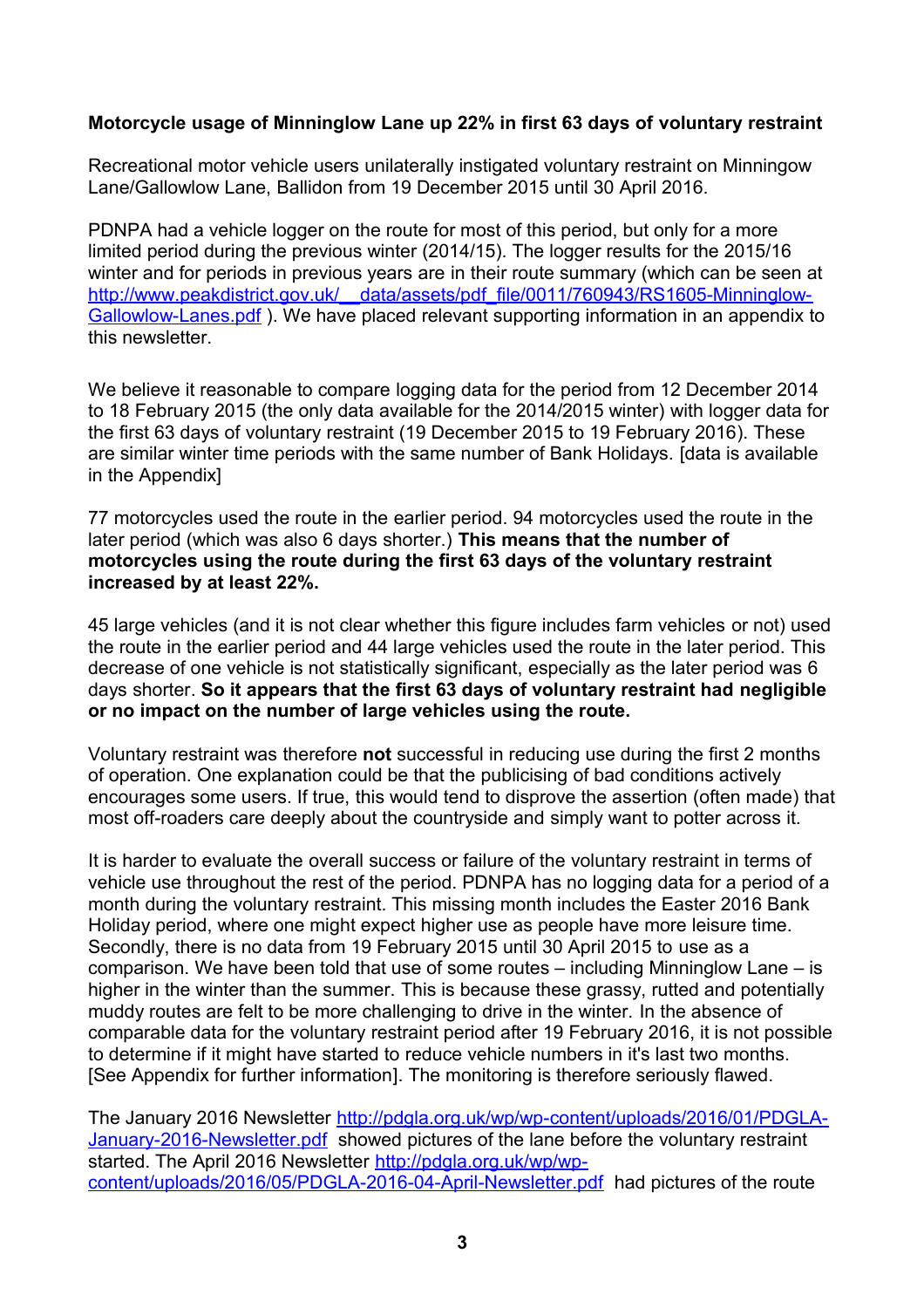during the voluntary restraint. We do not believe that the condition of the route improved during the period and may even have deteriorated.

Members walked the route in June 2016, six weeks after the Voluntary Restraint ended.



*Route only passable by balancing on the narrow verges and avoiding the barbed wire and electric fence. June 2016*



*Deceptively grassy. The long grass hides the ruts. This will be specially dangerous to horse riders. June 2016*



*Photograph: Note the deep water filled ruts and the signs of vehicles "bottoming". Some vehicles find driving along the ruts impossible and are using the remaining grassy section. Once ruts extend across the whole width, the route will become much more difficult for non vehicle users. June 2016*

One of the special qualities of the Peak District National Park is "opportunities for outdoor recreation and adventure". As the condition of this route continues to deteriorate, offroaders will have their opportunities increased while those of walkers, cyclists and horse riders will be reduced.

In spite of motorcycle use increasing by at least 22% in the first two months of the voluntary restraint; in spite of being unable to assess the effectiveness of it in reducing recreational motor vehicle use; in spite of the route being difficult for non vehicle users at the start of the period and during it because of water logged deep ruts, PDNPA is proposing voluntary restraint for this route again in their Action Plan.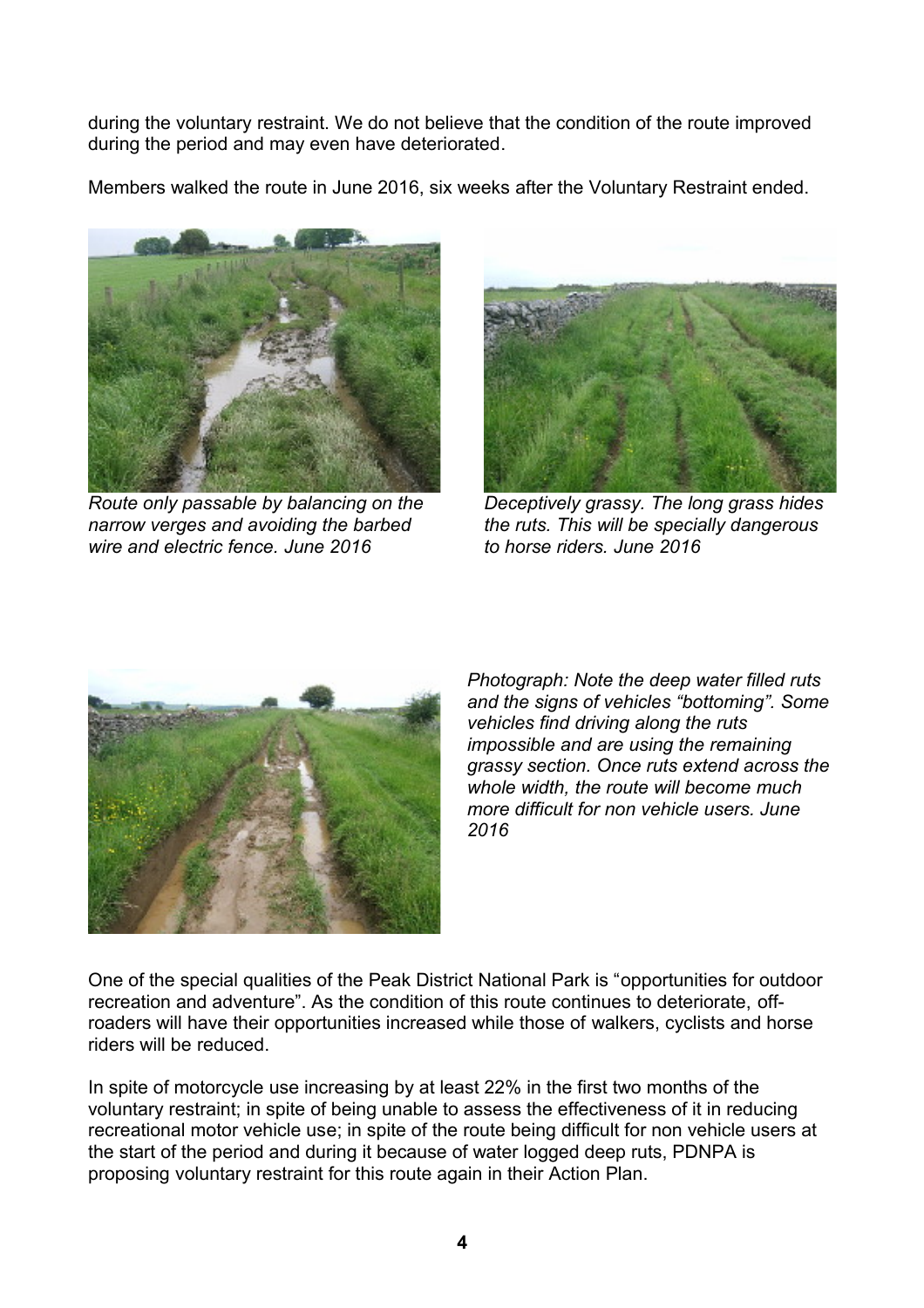### **Analysis of motor vehicle use of the Wetton route during voluntary restraint**

PDNPA had not planned for voluntary restraint on this route. So there is, understandably, no logging data from an earlier period that can be used as a comparison to their logging from January 2016 until 30 April 2016.

There are problems with the logging data in the route summary at http://www.peakdistrict.gov.uk/ data/assets/pdf file/0003/760980/RS1605-Wetton.pdf as of 30 June 2016. The calculation of averages associated with the 2014 logging is significantly wrong. There are more minor rounding errors in a further 2 calculations. The date of Friday 17 January is incorrect as the 17th was a Sunday not a Friday (This error potentially affects the number of days logging has been carried out and the relative number of weekdays and weekend days.) PDNPA has been made aware of these issues but has not responded.

As regards the condition of the route during the period of voluntary restraint, our March 2016 Newsletter [http://pdgla.org.uk/wp/wp-content/uploads/2016/03/PDGLA-March-2016-](http://pdgla.org.uk/wp/wp-content/uploads/2016/03/PDGLA-March-2016-Newsletter.pdf) [Newsletter.pdf](http://pdgla.org.uk/wp/wp-content/uploads/2016/03/PDGLA-March-2016-Newsletter.pdf) contains comparison pictures of the route before the voluntary restraint started and in March 2016 (during the voluntary restraint). We judged the condition of the route to have deteriorated by March 2016.



*Deep ruts in June 2016.*

Members walked the valley in mid June 2016. The track had dried out but the ruts were still visible. The route was passable to all users, but some may need to stray off the route to avoid ruts.

What is particularly worrying is the degree of damage caused to this route (which crosses a SSSI site) by very low levels of recorded use and how the amount of damage increases each winter. This is a route that has been shown to be very vulnerable to damage with slight use in past winters. It needs protecting. Thankfully PDNPA is proposing to start consultation on "*traffic* 

*regulation*" on this route in Autumn 2016. We think a full TRO is needed.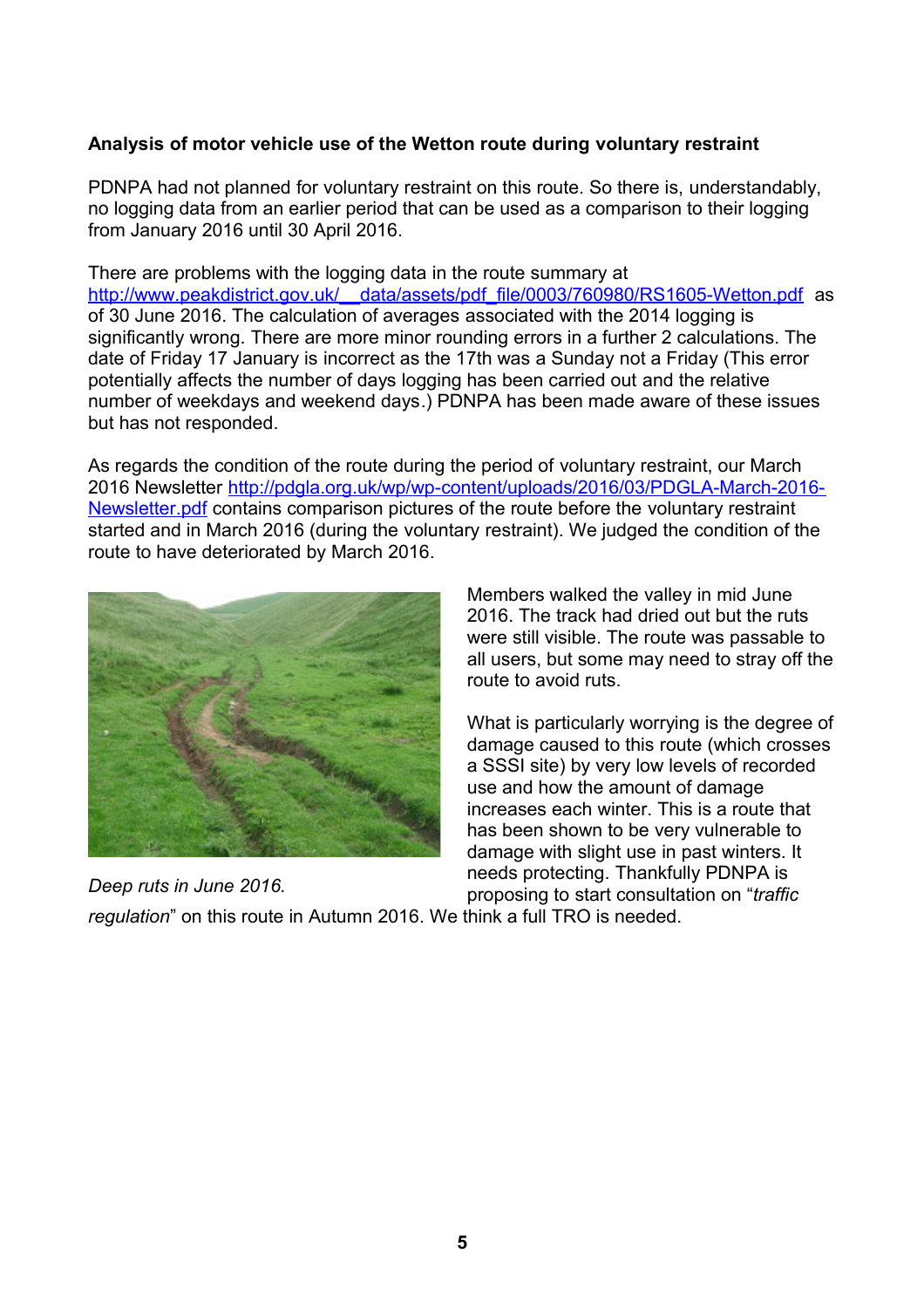### **Appendix – Additional information about the Minninglow Lane logging data.**

We believe it reasonable to compare logging data for the period from 12 December 2014 to 18 February 2015 with 19 December 2015 to 19 February 2016 as they both cover broadly similar winter periods with the same number of Bank Holidays. We believe that it is better to split average daily use between weekdays and weekends rather than use the simple average as used by PDNPA because:-

- Use is generally heavier at weekends.
- PDNPA logger data is not for constant time intervals. The numbers of week days and weekend days in any period will not influence the averages we are using but will influence the average per day used by PDNPA.

|                             | <b>Large vehicles</b><br><b>Dec 2014 - Feb</b><br><b>2015. No VR</b> | <b>Motorcycles</b><br><b>Dec 2014 - Feb</b><br><b>2015. No VR</b> | Large vehicles<br>Dec 2015 - Feb<br><b>2016 VR</b> | <b>Motorcycles</b><br>Dec 2015 - Feb<br><b>2016 VR</b> |
|-----------------------------|----------------------------------------------------------------------|-------------------------------------------------------------------|----------------------------------------------------|--------------------------------------------------------|
| Number of days              | 69                                                                   |                                                                   | 63                                                 |                                                        |
| Weekday total               | 6                                                                    | 8                                                                 | 22                                                 | 26                                                     |
| Weekend total               | 39                                                                   | 69                                                                | 22                                                 | 68                                                     |
| Total number of<br>vehicles | 45                                                                   | 77                                                                | 44                                                 | 94                                                     |
| Weekday<br>average per day  | 0.1                                                                  | 0.2                                                               | 0.5                                                | 0.6                                                    |
| Weekend<br>average per day  | 2.0                                                                  | 3.5                                                               | 1.2                                                | 3.8                                                    |

The 2014/2015 monitoring period included 20 Saturdays and Sundays compared with 18 Saturdays and Sundays in the comparable 2015/2016 and was overall 6 days longer. Weekend use of routes by vehicles is often higher. Without access to PDNPA's daily logger figures, it is impossible to know the real effect the slightly shorter logger period in 2015/2016 has had.

We have already commented on how the total number of vehicles remained effectively unchanged for large vehicles and increased by 22% for motorcycles in the main part of the newsletter. This latter increase is due to an over three fold increase in weekday use.

Looking at weekday and weekend averages, the weekday average for large vehicles increased during the period of voluntary restraint while the weekend average decreased. Both weekday and weekend averages increased for motorcycles. Large vehicles could include agricultural vehicles but it is much less likely that motorcycle data includes agricultural use. The level of agricultural use ideally needs to be known to distinguish recreational and agricultural use in the data for large vehicles.

Here is a summary of the logger data for the whole period (excluding the month when the logger was not present). We have used daily averages for weekends and weekdays rather than total number of vehicles because the periods are all for different lengths of times.